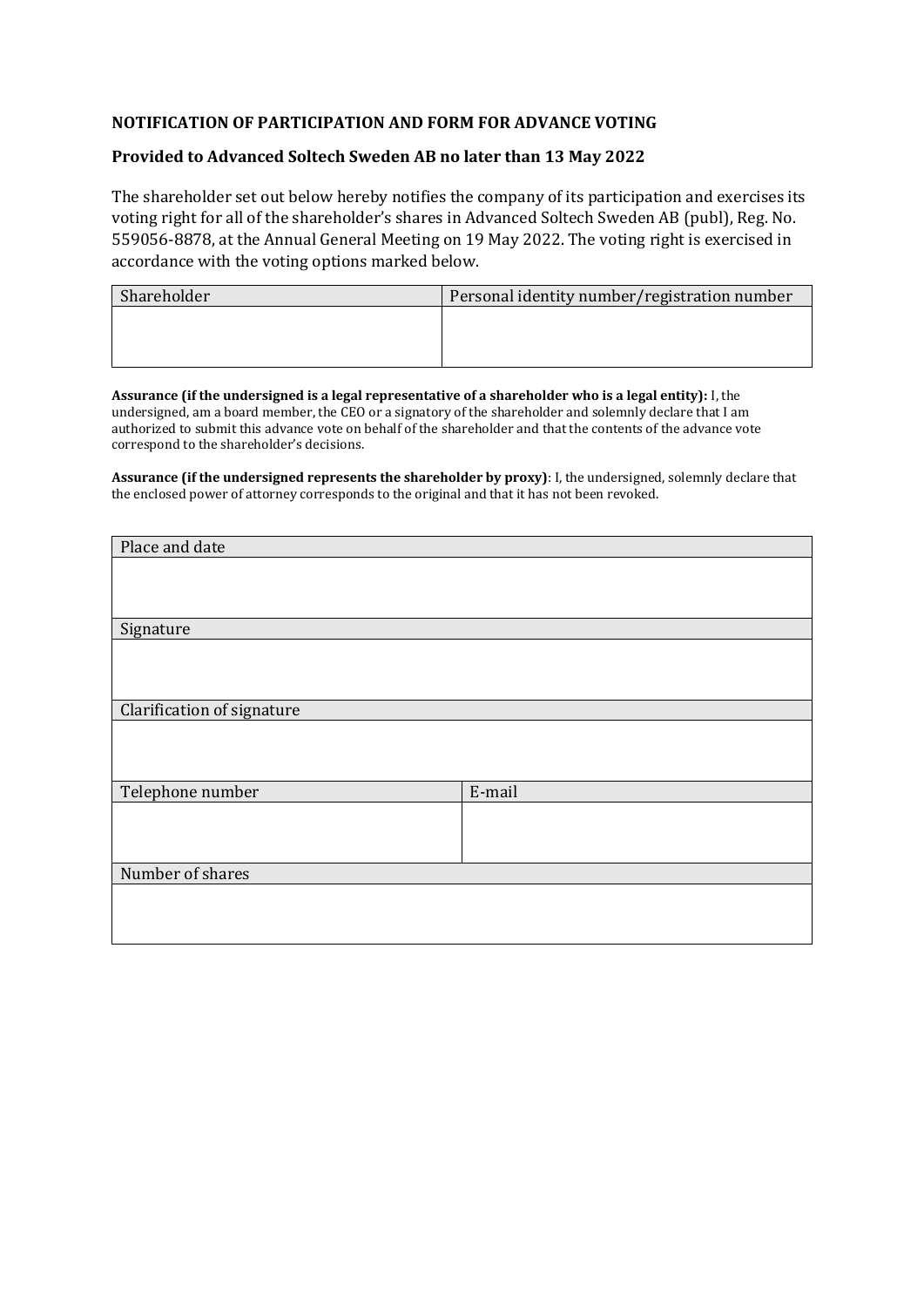## **Instructions:**

- Complete all the requested information above
- Select the perferred voting options below
- Print, sign and send the form by post to Advanced Soltech Sweden AB (publ)., Box 3083, 103 61 Stockholm (mark the envelope with "AGM") or by email to [stamma@advancedsoltech.com](mailto:stamma@advancedsoltech.com)
- If the shareholder is a natural person who is personally voting in advance, it is the shareholder who should sign under *Signature* above. If the advance vote is submitted by proxy of the shareholder, it is the proxy who should sign. If the advance voting is submitted by a legal representative of a legal entity, it is the representative who should sign
- If the shareholder votes by proxy, a proxy shall be enclosed to the form. If the shareholder is a legal entity, a certificate of incorporation or an equivalent certificate of authority should be enclosed to the form

**A shareholder whose shares have been registered in the name of a bank or securities institute must register its shares in its own name to vote.** Instructions for this is included in the notice convening the AGM.

A shareholder cannot give any other instructions than selecting one of the options specified at each point in the form. If a shareholder wishes to abstain from voting in relation to a matter, kindly refrain from selecting an option. A vote (i.e. the advance voting in its entirety) is invalid if the shareholder has provided the form with specific instructions or conditions or if pre-printed text is amended or supplemented.

One form per shareholder will be considered. If more than one form is submitted, the form with the latest due will be considered. An incomplete or wrongfully completed form may be discarded without being considered. If a shareholder has voted in advance and attends the Annual General Meeting in person or through proxy, the advance vote is still valid except to the extent the shareholder participates in a voting procedure at the Annual General Meeting or otherwise withdraws its casted advance vote. If the shareholder chooses to participate in a voting at the Annual General Meeting, the vote cast will replace the advance vote with regard to the relevant item on the agenda.

The advance voting form, together with any enclosed authorization documentation, shall be provided to Advanced Soltech Sweden AB (publ) no later than Friday 13 May 2022. Advance vote can be withdrawn up to and including Friday 13 May 2022 by e-mail to [stamma@advancedsoltech.com.](mailto:stamma@advancedsoltech.com)

For complete proposals, kindly refer to the notice convening the Annual General Meeting and the company's website.

For information on how your personal data is processed, see the integrity policy that is available at Euroclear's webpage https://www.euroclear.com/dam/ESw/Legal/Privacy-noticebolagsstammor-engelska.pdf.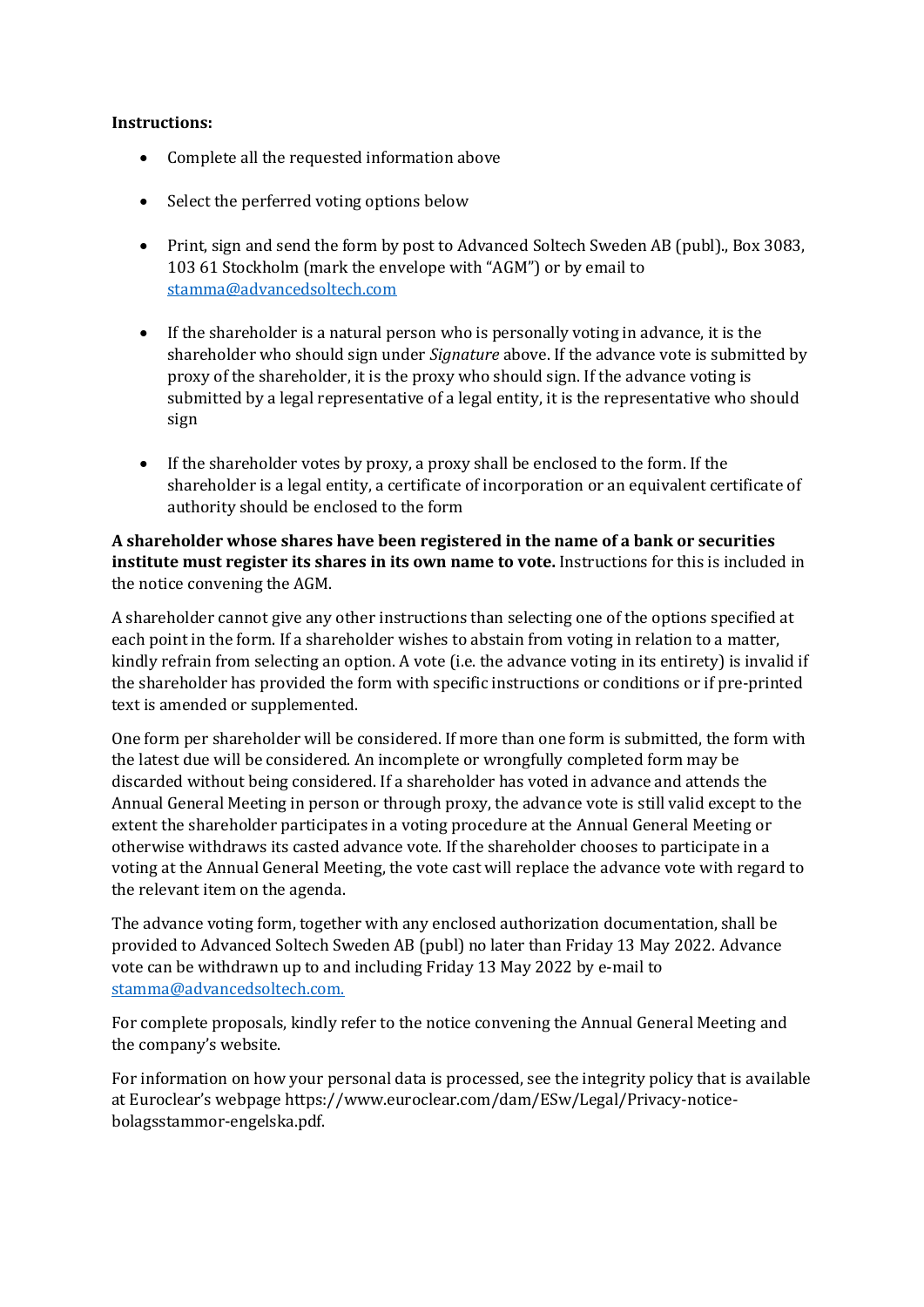## **Annual General Meeting in Advanced Soltech Sweden AB (publ) on 19 May 2022**

The voting options below comprises the proposals included in the notice convening the Annual General Meeting and which are held available at the company's website.

| 2. Election of chairman of the Annual General Meeting                                                                                                              |  |
|--------------------------------------------------------------------------------------------------------------------------------------------------------------------|--|
| Yes $\square$<br>No <sub>1</sub>                                                                                                                                   |  |
| 4. Approval of the agenda                                                                                                                                          |  |
| Yes $\square$<br>No <sub>1</sub>                                                                                                                                   |  |
| 4. Election of one or two keeper of the minutes                                                                                                                    |  |
| Yes $\square$<br>No <sub>1</sub>                                                                                                                                   |  |
| 6. Determination of whether the Annual General Meeting has been duly convened                                                                                      |  |
| Yes $\square$<br>No <sub>1</sub>                                                                                                                                   |  |
| 9.i Resolution regarding adoption of the income statement and the balance sheet as well as the<br>consolidated income statement and the consolidated balance sheet |  |
| Yes $\Box$<br>No <sub>1</sub>                                                                                                                                      |  |
| 9.ii Resolution regarding allocation of the company's result pursuant to the adopted balance<br>sheet                                                              |  |
| Yes $\Box$<br>No <sub>1</sub>                                                                                                                                      |  |
| 9.iii Resolution regarding discharge from liability of the board members and the chief<br>executive officer                                                        |  |
| A) Frederic Telander, member of the board                                                                                                                          |  |
| Yes $\square$<br>$No\square$                                                                                                                                       |  |
|                                                                                                                                                                    |  |
| B) Stefan Ölander, member of the board                                                                                                                             |  |
| Yes $\square$<br>No <sub>1</sub>                                                                                                                                   |  |
| C) Ben Wu, member of the board                                                                                                                                     |  |
| Yes $\square$<br>No <sub>1</sub>                                                                                                                                   |  |
| D) Gang Bao, member of the board                                                                                                                                   |  |
| Yes $\square$<br>No <sub>1</sub>                                                                                                                                   |  |
| Vivianne Holm, member of the board<br>E)                                                                                                                           |  |
| Yes $\square$<br>No <sub>1</sub>                                                                                                                                   |  |
| Patrick de Muynck, member of the board<br>F)                                                                                                                       |  |